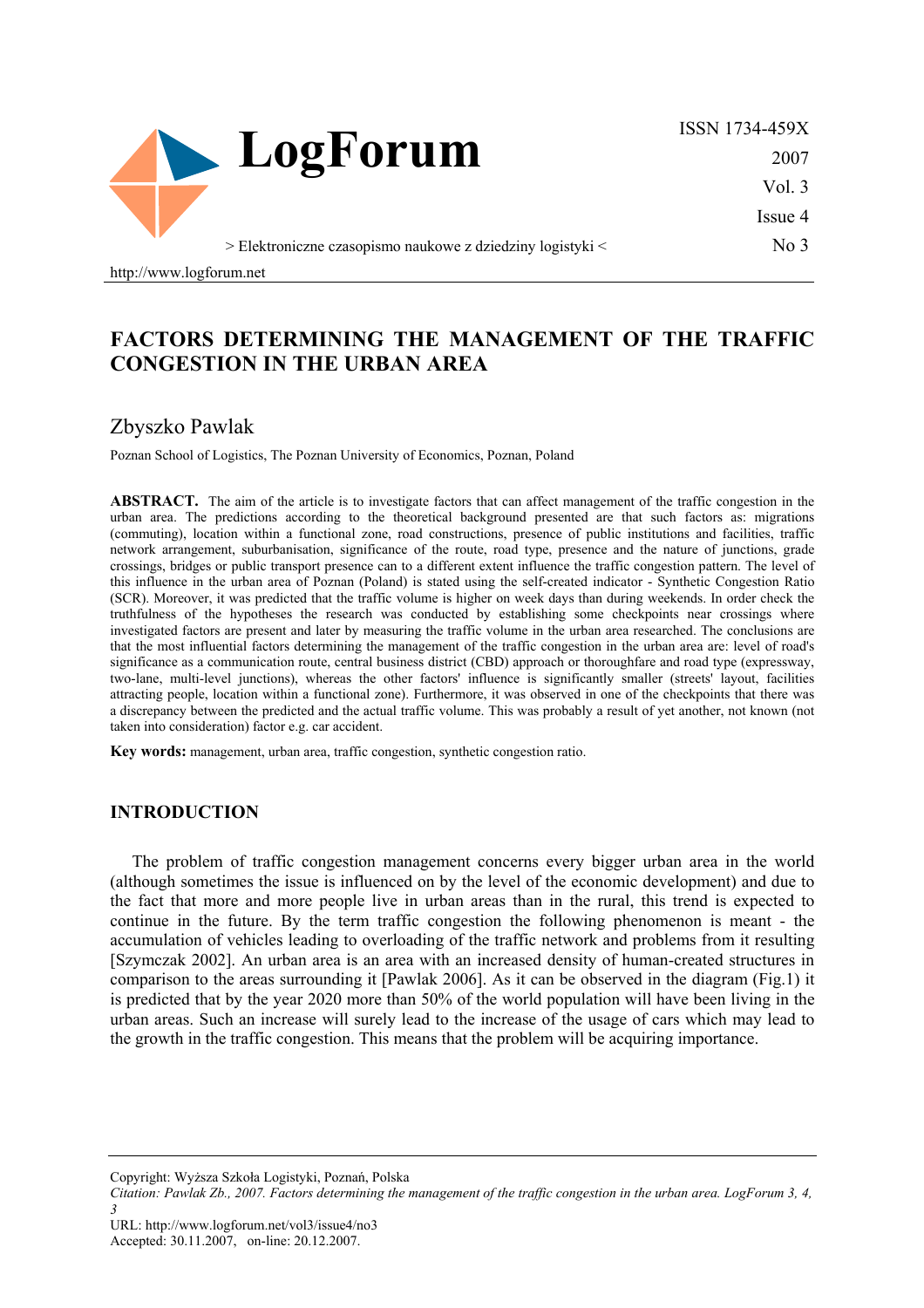

 *URL: http://www.logforum.net/vol3/issue4/no3* 



Source: "UN The World Urbanization Prospects: The 2005 Revision" Annex Tables.

Fig. 1. Percentage of the world population residing in urban areas

Rys. 1. Odsetek ludności świata zamieszkujący obszary zurbanizowane

The management of the traffic congestion is very closely connected to the process of urbanisation and this trend is true for both economically more and less developed countries. The most important role of the traffic transportation network is linking people, resources, activities and enabling the exchange of goods (trade) and ideas (information). However, different types of transports are appropriate in different situations and the road transport will be the most appropriate in the urban areas, because of [Waugh 2000]:

- − The low cost of transportation over short distances
- − The independence (the possibility of transporting regardless of time or to some extent weather conditions, which will be unable for other types e.g. air or sea transport)
- − The flexibility of transportation (the possibility of changing the destination point without very high costs)
- The densely developed road network in the city, which enables to carry the goods in a "doorto-door" way.

However, the development of a given area is always entwined with the increase in the trade exchange, mostly in the urban areas where the majority of investment capital is concentrated. Hence the development of the road transport will be surely following the economic development of a city. Nevertheless the result of rapid development of the road transport may not be followed (due to either lack of funds or lack of possibilities) by the modernisation of the transportation network. This discrepancy is followed by the traffic intensity disturbances within the city. Therefore any changes in the traffic pattern (rapid increase in the number of cars in a given area) may result in traffic problems (jams, gridlocks). The factors that may affect the traffic intensity:

- − Migrations, especially Commuters, but also rapid inflow of people due to some events with the national or international significance (e.g. fair exhibitions, football matches, cultural events, historical anniversaries)
- − The location within a given city functional zone
- − Road constructions
- − Presence of institutions or trade facilities attracting people (e.g. tourist attractions, shopping centres)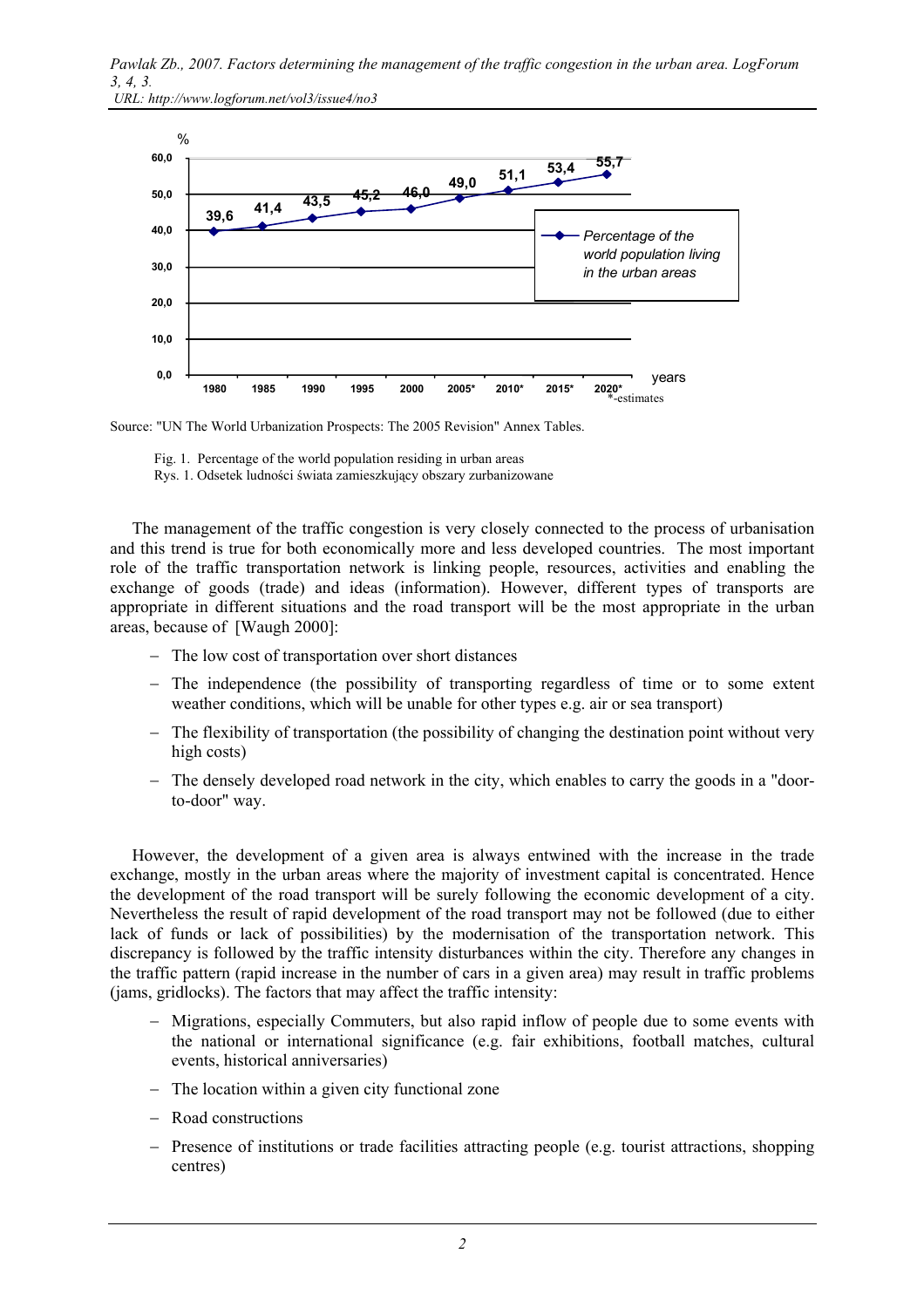− Buildings and the arrangement of the transport network originating from the pre-automobile times (e.g. narrow streets, narrowings)

- − The process of suburbanization
- − The significance of a road as a city, national and international communication route
- − The nature of the road
- − The presence and nature of junctions (e.g. two-level junctions)
- − The presence of grade crossings or bridges
- − The presence of public transport facilities (e.g. tram tracks)

### **RESEARCH AREA AND HYPOTHESES**

The investigation of the traffic congestion was carried out in the Jeżyce Urban Area (JUA) of Poznań - the city located in the western part of Poland. The city and the investigated area were chosen due to their accessibility and the personal experience of the author of this article.

In the year 2005 the population of Poznań was 574125 people on the area of 26130 ha determining the density of 2197 people per square kilometre, whereas the JUA with its population 81300 on the area of 5790 ha was characterised by the density of 1404 people per square kilometre. Moreover it should be clearly stated that Poznań, being the fifth biggest city in Poland, has many very important functions like:

- − Educational and Scientific 22 tertiary-level schools with more than 120 thousands students studying
- − Cultural and Historical a fair number of monuments, museums, theatres and cinemas (including 2 cinema complexes)
- − Trade Poznań International Fair with 42 exhibitions annually visited yearly by hundreds thousands of people from 142 sectors of economy
- − Service health services including hospitals, financial services, wholesale and retail services (shopping centres, shopping arcades)
- − Transportation international airport, important railway hub and the location on the international communication route E-30
- − Industrial factories from different branches of construction and industry
- − Agricultural Poznań Food and Agricultural Exchange
- − Administrative capital city of the Wielkopolska (Western Poland Province)

The number of cars registered in the city was 289700 (211000 passenger and 64800 lorries), whereas there were 367 passenger cars per 1000 people (2005). At the same time the overall length of roads within the city agglomeration was 1120 km (the density of the roads per 100 km<sup>2</sup> was 330 km). Last but not least the streets' surface (596.9 ha) makes 11.5% of city's surface, whilst in the JUA the same index is even smaller - 10.3%. However, both of these indices are relatively low comparing to the other cities and world average index (Fig.2.).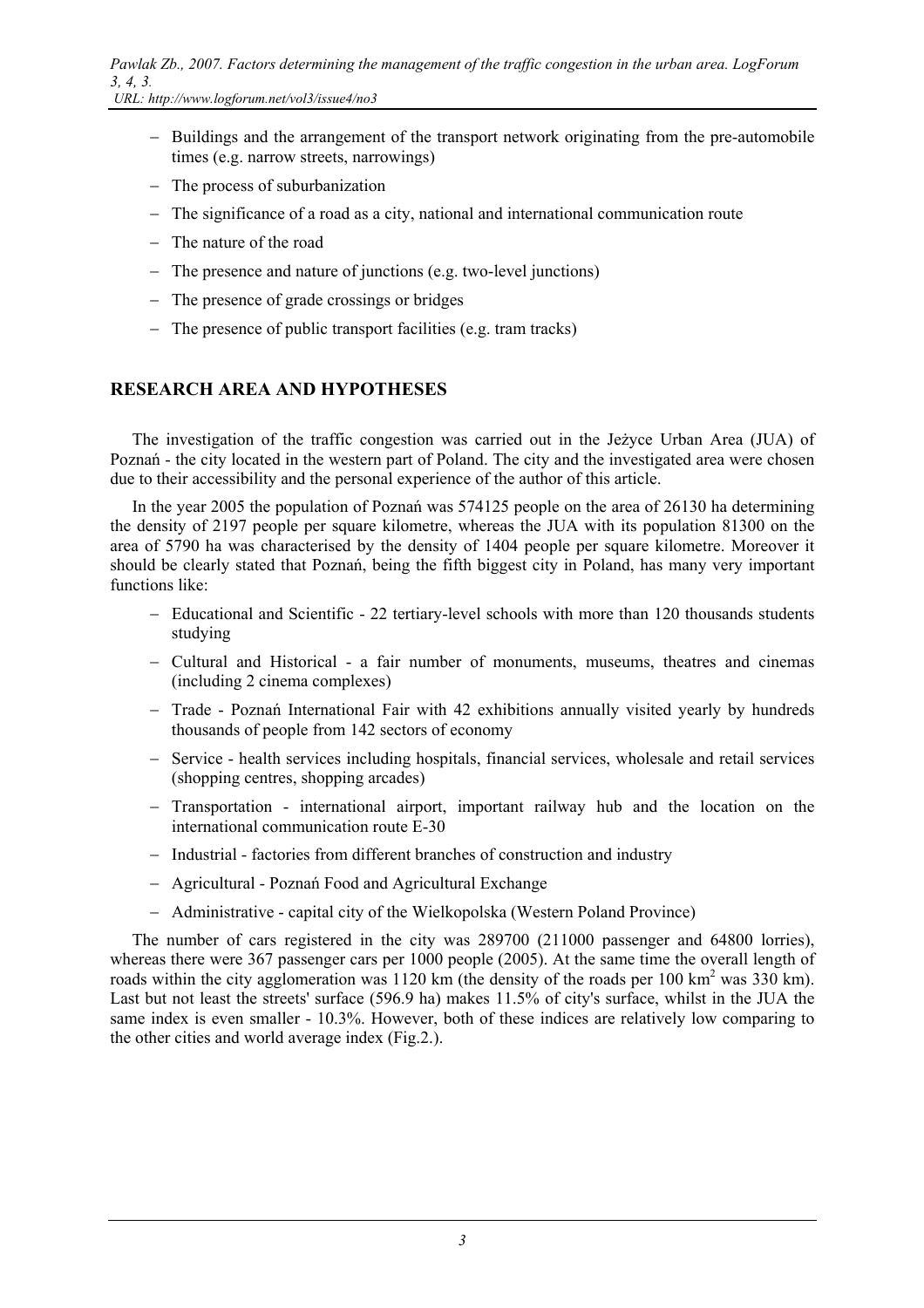

Source: Own elaborations based on city hall statistics.

 Fig. 2. Percentage of the cities' surfaces used for streets. Rys. 2. Odsetki powierzchni miejskiej zajętej przez ulice.

This situation is a result of both lack of investments in development of the traffic network and spatial problems resulting from the domination of pre-automobile times city's layout. The investigated JUA traffic network is largely based on the streets' layout created in the past. However, two stages of the greatest changes can be distinguished:

- − The beginning of the twentieth century, when first tenement houses were built (the layout originating from this stage can be better observed in the eastern parts of the area adhering to the central business district). This network is called pre-automobile and hence it is characterized by very narrow streets. At the same time the network is dense.
- − The 1970s, when due to the national programme of traffic network development (mostly expressways and motorways) the western part of the traffic network was converted into motorways and the transit street was converted into the thoroughfare in order to be able to receive the increased traffic volume on the international E-30 route (Warszawa - Berlin).

Due to these differences in the traffic network, some the increased traffic congestion may occur. In order to check the state of the traffic network, several indices will be used. First of all the number of cars registered in the city will be compared to the city's traffic network's surface. The length of the network is not going to be used, since the 3-lane expressway will be able to receive bigger traffic volume than extremely narrow, one-way street. Instead the traffic network's surface will be used, since this value includes as well network's length as the streets width. Hence for Poznań the car/surface ratio will be 48.5 (2005). Comparing to the other cities, the index is low (Fig.3.), therefore the traffic intensity disturbances will not result in traffic jams, or at least not in kilometers long jams characteristic for the compared megacities.

It can be seen particularly well in case of comparing the index of Poznań to the one of Bangkok, where the index is over 5 times higher. It means that there are 5 times more cars on the same traffic network's surface, resulting in 5 times bigger congestion. So according to the car/surface index the congestion in Poznań is quite high, nonetheless it will not cause many traffic jams. However, the index posses some limitations such as:

a) it does not take into the account the number of cars not registered within the city borders. This means that it does not include any cars coming from outside the cities whose impact on the city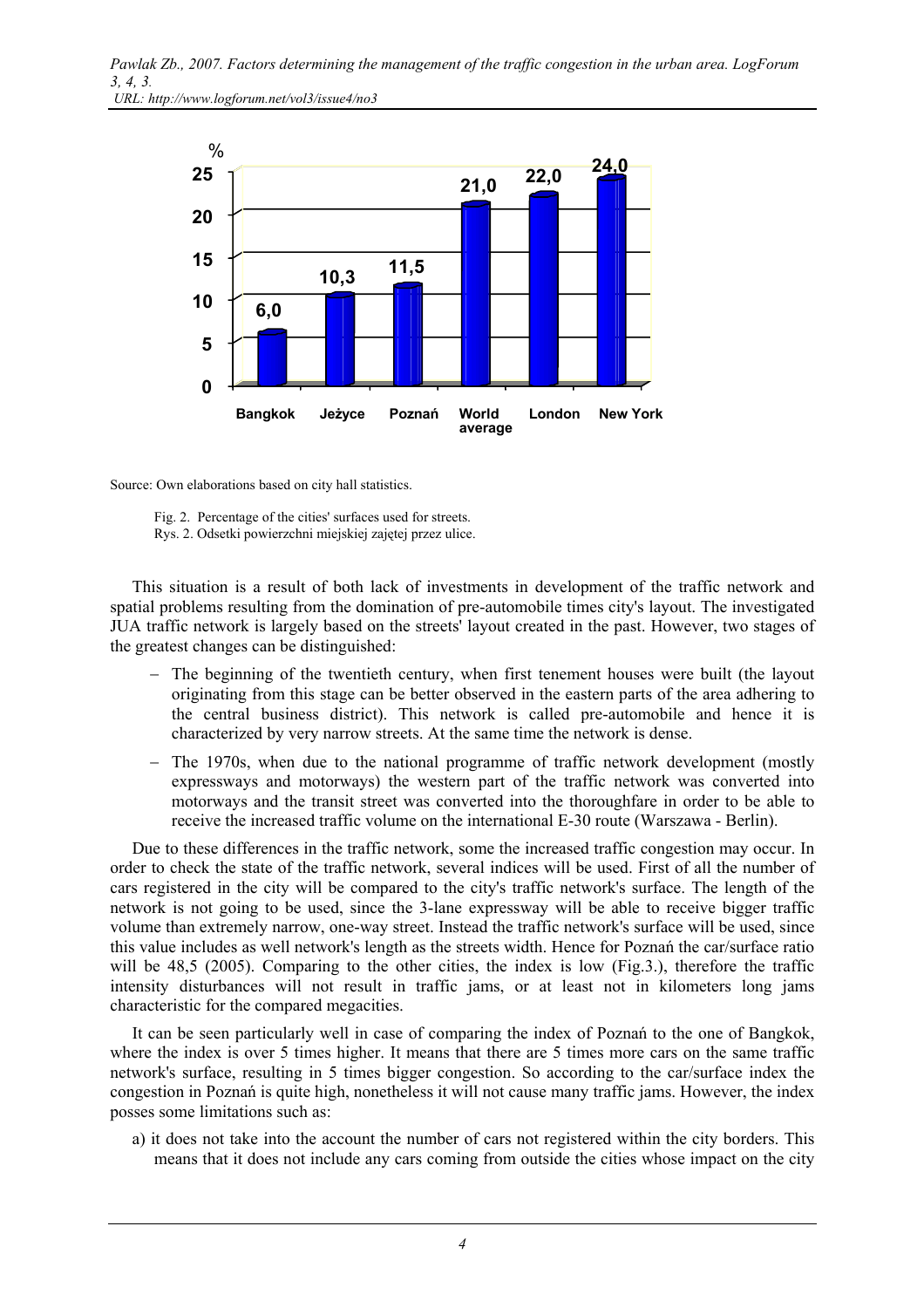congestion may be severe, especially in case of megacities [London 2004], which can be surrounded by smaller cities, for instance Reading or Luton around London,

- b) it does not take into consideration the quality and nature of the roads, which means that all streets are treated equally, e.g. expressways in the same way as wide city streets. This can be misleading due to the fact that for instance city motorways, rings help significantly in reducing the traffic congestion, especially when the thoroughfare traffic is considered (e.g. London's M25),
- c) it does not say anything about traffic congestion prevention strategies that often help to reduce the traffic problems (e.g. The London Congestion Charges, one-way streets, parking-meters). Nonetheless, it can be used to estimate that theoretically the traffic disturbances in Poznań and



JUA may result in traffic problems, especially in case the road is narrow and simultaneously plays an important role in the traffic pattern, receiving the significant traffic volume.

Source: Own elaborations based on the statistics.

- Fig. 3. Percentage Poznań Car/Surface Index (2005) compared to the other cities in the world in [cars/ha]
- Rys. 3. Wskaźnik liczby samochodów przypadających na powierzchnię miasta dla Poznania (2005) w porównaniu z innymi miastami świata [samochody/ha]

Another index that can be used to describe the research area traffic network is the beta index  $(\beta)$ , which is one of the simplest methods to describe the connectivity of the given network [Waugh 2000]. In order to calculate the index, it is essential to calculate the number of vertices (in this case junctions) and edges (roads' sections between the junctions) of the network. These numbers are: 54 vertices (v) and 80 edges (e) .

Therefore the beta index for the JUA traffic network will be:

$$
\beta = \mathrm{ev}^{-1} \qquad [\beta = 1.48]
$$

However, number 1.48 in order to be more meaningful needs to be compared with the minimum and maximum values that in this case beta index can adopt. The minimum value of the beta index in case of the investigated network is 0.98, whereas the maximum value is 2.89. The situation is presented on the axis (Fig.4.). As it is presented, the lowest value of beta index for Jeżyce Urban Area (0.98) is qualified to the group of the simplest networks ( $\beta$  <1), being very inefficient i.e. the connectivity is very poor. The highest value of the index (2.89) qualifies to the group of the most efficient networks ( $\beta > 2$ ), where the connectivity is the best. The actual value of the index (1.48) means that the JUA traffic network is mediocre being neither simple nor complete. Therefore in case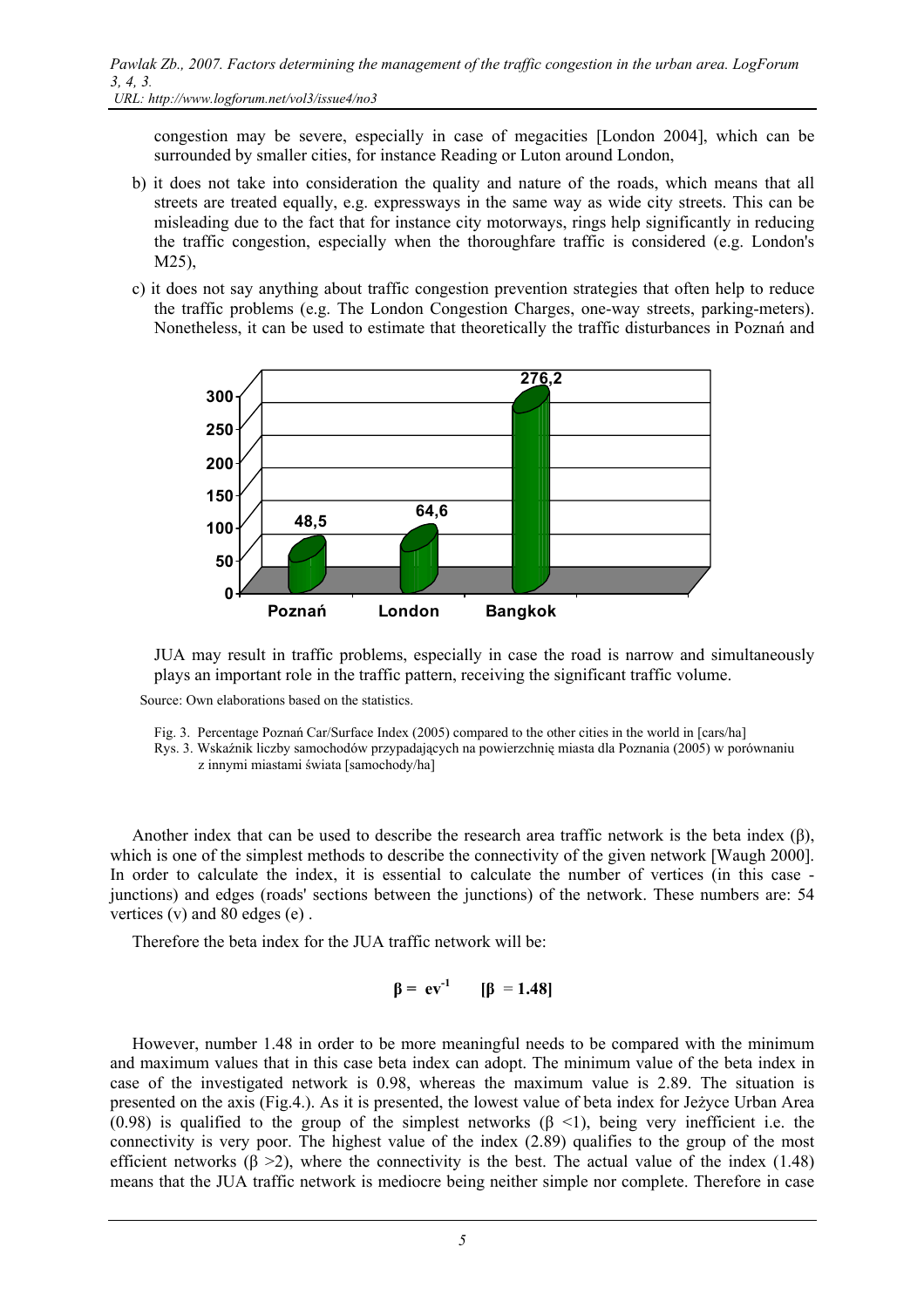of traffic network problems (road construction, an event resulting in closing a part of the network e.g. grade crossing closing) the flows may not find the alternative route which may result in traffic jams. Furthermore parts of the network linking the areas of the biggest significance i.e. international routes, thoroughfares, central business district (CBD) approaches - may not be able to receive the increased traffic volume and due to this fact severe traffic problems may occur [Vickrey 1969], including "triggernecks" and even "gridlocks".



Source: Own elaboration

 Fig. 4. The value of β-index for Poznań - Jeżyce Urban Area (JUA) Rys. 4. Wartości wskaźnika β dla obszaru zurbanizowanego Poznań - Jeżyce (JUA)

Therefore in case of JUA, the most vulnerable network sections will be thoroughfares and approaches to the CBD. The other factor that can have an influence on the traffic congestion is the functional zones' layout within the JUA. It can be noticed that the functional zones within the research area are rather stretched towards the CBD creating "functional wedges" and therefore showing some similarities to the Hoyt's sector model of urban structure [Waugh 2000].

What is more, similarly to what the model of the bid-rent theory suggests, alongside the main communication routes, there will be the most profitable functional zone able to afford the highest cost of rent i.e. the business zone. It can be clearly noticed if comparing the approaches to the CBD with the functional zones within the JUA - the business areas exist only alongside the approaches. This is because of the necessity of being accessible, hence it can be linked as well that many people will be willing to concentrate in the business areas, especially during the rush hours. However, it as also anticipated that the movement of cars will be taking place mostly between the residential and business areas, whereas the industrial areas and the green areas will be less frequently the aim of the people's travel. This is because the present industry within the JUA does not employ so many people as it used to be - some factories are even being closed or restructured. Hence the main migration movements within the city are predicted to be between the residential and business urban areas and within them alike. In order to verify whether the above factors influence the traffic congestion, several checkpoints were established to investigate the traffic congestion intensity and the influence of particular factors on this congestion. However, every factor has its own influence on the traffic congestion intensity and the risk of occurrence of traffic problems (reducing or enhancing) and the extent to which it affects the intensity (the influence can be for instance negligible or very significant). Therefore it has to be stated how the particular features will affect the congestion. The hypothetical influences of particular factors investigated in research urban area are stated in the table below (Tab.1).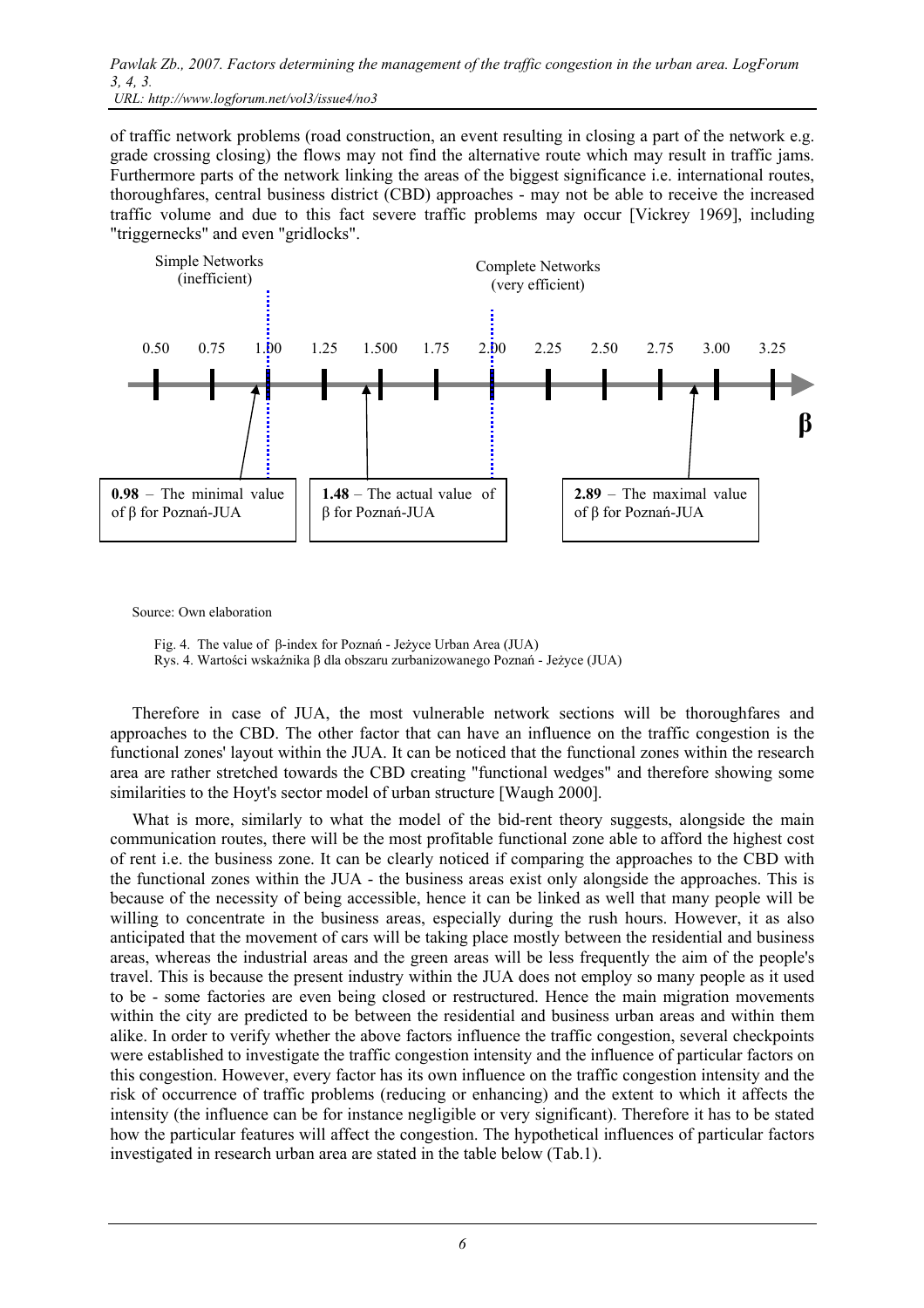Therefore in order to state hypothetically, whether at the given checkpoint the traffic congestion intensity will be high or low, a Synthetic Congestion Ratio (SCR) will be introduced. This ratio will indicate if the given checkpoint is vulnerable to the high congestion intensity and problems resulting from it (jams) according to the hypothetical factors' influence.

| Table 1. The hypothetical factors influencing the traffic congestion in Poznań-Jeżyce Urban Area                |
|-----------------------------------------------------------------------------------------------------------------|
| Tabela 1. Hipotetyczne czynniki wpływające na kongestię ruchu ulicznego w obszarze zurbanizowanym Poznań-Jeżyce |

| Factors Reducing Congestion (FRC)<br>And the risk of traffic problems |           | <b>Factors Enhancing Congestion (FEC)</b><br>And the risk of traffic problems |           |  |  |
|-----------------------------------------------------------------------|-----------|-------------------------------------------------------------------------------|-----------|--|--|
| Factor                                                                | Influence | Factor                                                                        | Influence |  |  |
| Three-lanes road                                                      |           | Approach to the CBD (commuters'<br>migration)                                 | $+ + +$   |  |  |
| (expressway)                                                          |           | Former communication route                                                    | $++$      |  |  |
| Two-lane road                                                         |           | Thoroughfare                                                                  | $++$      |  |  |
| Two-level junction                                                    |           | Pre-automobile streets, narrowing                                             | $+ +$     |  |  |
|                                                                       |           | Facilities attracting people                                                  | $+ +$     |  |  |
|                                                                       |           | Traffic lights                                                                | $+ +$     |  |  |
|                                                                       |           | <b>Business</b>                                                               | $+ +$     |  |  |
|                                                                       |           | Residential zone                                                              | $+ +$     |  |  |
|                                                                       |           | Industrial zone                                                               | $+$       |  |  |
|                                                                       |           | Grade crossing                                                                | $+$       |  |  |
|                                                                       |           | Tram track/Tram track junction                                                | $^{+}$    |  |  |
|                                                                       |           | Part of junction closed for traffic                                           | $^{+}$    |  |  |

Source: Own elaboration.

In order to find the ratio, the matrix showing the presence of particular factors at the given checkpoints must be created (Tab.2.). The SCR ratio is therefore the sum of the "influence points" at the given checkpoint and the higher the SCR is, the bigger the risk of high traffic congestion and problems resulting from it is. Therefore it can be noted that the highest risk is present at CP4 - 14, whereas the lowest one in the CP9 - 3. The other values are included between them, so it can be predicted that the highest traffic congestion and the most numerous jams will occur at CP4 and also at CP2, CP5, CP6, CP8 (the SCR value >10), whilst the lowest risk and traffic congestion alike will be at the CP9 and to some extent at CP1, CP3, CP7 (SCR<10).

One more hypothetical regularity that is predicted is that during the week days the average volume of traffic will be higher than it is during the weekends. Such a situation is predicted, because during the weekend fewer people will commute to the CBD to their jobs and more people are anticipated to either stay at home or to travel rarely (e.g. to the green zone and back home). Therefore the intensity is predicted to be lower. To verify this and the previous hypotheses, the research were conducted.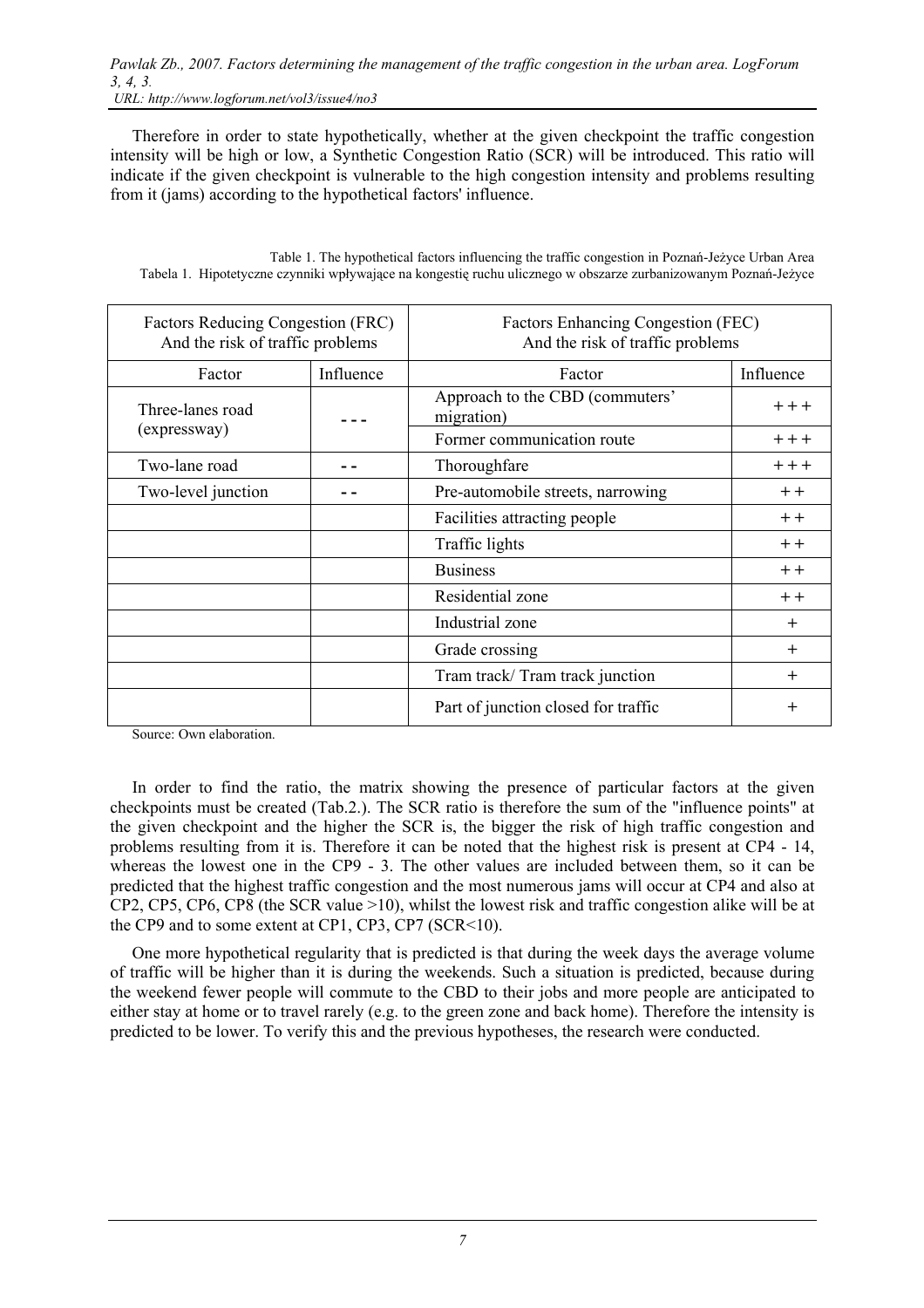|                |                                   | w skazilika Kongesu<br><b>Checkpoints</b> |                  |                  |                          |                  |                  |                  |                  |                  |
|----------------|-----------------------------------|-------------------------------------------|------------------|------------------|--------------------------|------------------|------------------|------------------|------------------|------------------|
|                |                                   | CP1                                       | CP <sub>2</sub>  | CP3              | CP4                      | CP <sub>5</sub>  | CP <sub>6</sub>  | CP7              | CP8              | CP9              |
| Factors        | Approach to the CBD               | $+++$                                     | $+++$            | $+++$            | $+++$                    | $+++$            | $+++$            | $^{+++}$         | $\boldsymbol{0}$ | $\mathbf{0}$     |
|                | Former com. route                 | $^{+++}$                                  | $\mathbf{0}$     | $\theta$         | $\boldsymbol{0}$         | $\boldsymbol{0}$ | $\boldsymbol{0}$ | $\boldsymbol{0}$ | $^{+++}$         | $\boldsymbol{0}$ |
|                | Thoroughfare                      | $0*$                                      | $\boldsymbol{0}$ | $\boldsymbol{0}$ | $^{+++}$                 | $^{+++}$         | $\boldsymbol{0}$ | $\boldsymbol{0}$ | $^{+++}$         | $\boldsymbol{0}$ |
|                | Pre-automob. streets,<br>narrow.  | $\boldsymbol{0}$                          | $\mathbf{0}$     | $^{++}$          | $++$                     | $\mathbf{0}$     | $++$             | $++$             | $\mathbf{0}$     | $\boldsymbol{0}$ |
|                | Facilities attract.<br>people     | $\boldsymbol{0}$                          | $^{++}$          | $\theta$         | $\boldsymbol{0}$         | $\boldsymbol{0}$ | $^{++}$          | $\boldsymbol{0}$ | $\boldsymbol{0}$ | $\boldsymbol{0}$ |
|                | <b>Traffic lights</b>             | $\boldsymbol{0}$                          | $^{++}$          | $^{++}$          | $^{++}$                  | $^{++}$          | $^{++}$          | $^{++}$          | $^{++}$          | $\boldsymbol{0}$ |
|                | <b>Business zone</b>              | $^{++}$                                   | $^{++}$          | $\boldsymbol{0}$ | $^{++}$                  | $\boldsymbol{0}$ | $^{++}$          | $++$             | $^{++}$          | $\boldsymbol{0}$ |
|                | Residential zone                  | $++$                                      | $++$             | $++$             | $^{++}$                  | $^{++}$          | $\mathbf{0}$     | $\mathbf{0}$     | $^{++}$          | $^{++}$          |
|                | Industrial zone                   | $^{+}$                                    | $^{+}$           | $\boldsymbol{0}$ | $^{+}$                   | $\! + \!\!\!\!$  | $\boldsymbol{0}$ | $\boldsymbol{0}$ | $^{+}$           | $\boldsymbol{0}$ |
|                | Grade crossing                    | $+$                                       | $\mathbf{0}$     | $\theta$         | $\mathbf{0}$             | $\mathbf{0}$     | $\mathbf{0}$     | $\mathbf{0}$     | $\mathbf{0}$     | $+$              |
|                | Tram track/Tram track<br>junction | $\mathbf{0}$                              | $\mathbf{0}$     | $\theta$         | $+$                      | $+$              | $^{+}$           | $+$              | $\boldsymbol{0}$ | $\boldsymbol{0}$ |
|                | Partially closed                  | $\boldsymbol{0}$                          | $\boldsymbol{0}$ | $\boldsymbol{0}$ | $\boldsymbol{0}$         | $\boldsymbol{0}$ | $\mathbf{0}$     | $+$              | $\boldsymbol{0}$ | $\boldsymbol{0}$ |
|                | 3-lanes                           | $---$                                     | $\boldsymbol{0}$ | $\boldsymbol{0}$ | $\boldsymbol{0}$         | $\boldsymbol{0}$ | $\boldsymbol{0}$ | $\boldsymbol{0}$ | $\boldsymbol{0}$ | $\boldsymbol{0}$ |
|                | 2-lanes                           | $\boldsymbol{0}$                          | --               | $-$              | $\overline{\phantom{a}}$ | --               | $\boldsymbol{0}$ | $-$              | $\overline{a}$   | $\mathbf{0}$     |
|                | 2-level junction                  | $\overline{\phantom{m}}$                  | $\theta$         | $\overline{a}$   | $\boldsymbol{0}$         | $\boldsymbol{0}$ | $\boldsymbol{0}$ | $\theta$         | $\mathbf{0}$     | $\mathbf{0}$     |
| $SCR = \Sigma$ |                                   | $\overline{7}$                            | 10               | 5                | 14                       | 10               | 12               | 9                | 11               | 3                |

Table 2. Factors influencing traffic congestion vs. Chekpoints. Synthetic Congestion Ratio deriving matrix. Tabela 2. Czynniki wpływające na kongestię ruchu ulicznego w punktach pomiarowych; macierz bazowa Syntetycznego  $W_{\text{obs}}$ śnika  $V$ 

Legend:  $*$  - "0" indicates that the given factor is not present at the given checkpoint; +/- The value of influence by enhancing/reducing congestion

Source: Own elaboration.

### **ANALYSIS OF THE FACTORS DETERMINING THE MANAGEMENT OF THE TRAFFIC CONGESTION IN THE RESEARCH AREA**

The research was conducted four times (twice on the week days and twice on the weekend days) at 12AM and 4PM. At every checkpoint (CP) the traffic volume in every direction was measured over 15 minute period, so that it is possible to investigate not only the volume of the traffic at the given checkpoint, but also the direction from which the biggest traffic volume reaches the junction Furthermore the occurrence of the traffic jams was noted as well. However, in order to make it more precise the values obtained during the two investigations were averaged and multiplied by 12 to obtain the number of cars crossing the checkpoint per one hour. Thus the following results can be presented in a table (Tab.3.). Nevertheless it is not yet clearly visible, whether the prediction according to the Synthetic Congestion Ratio is true or not.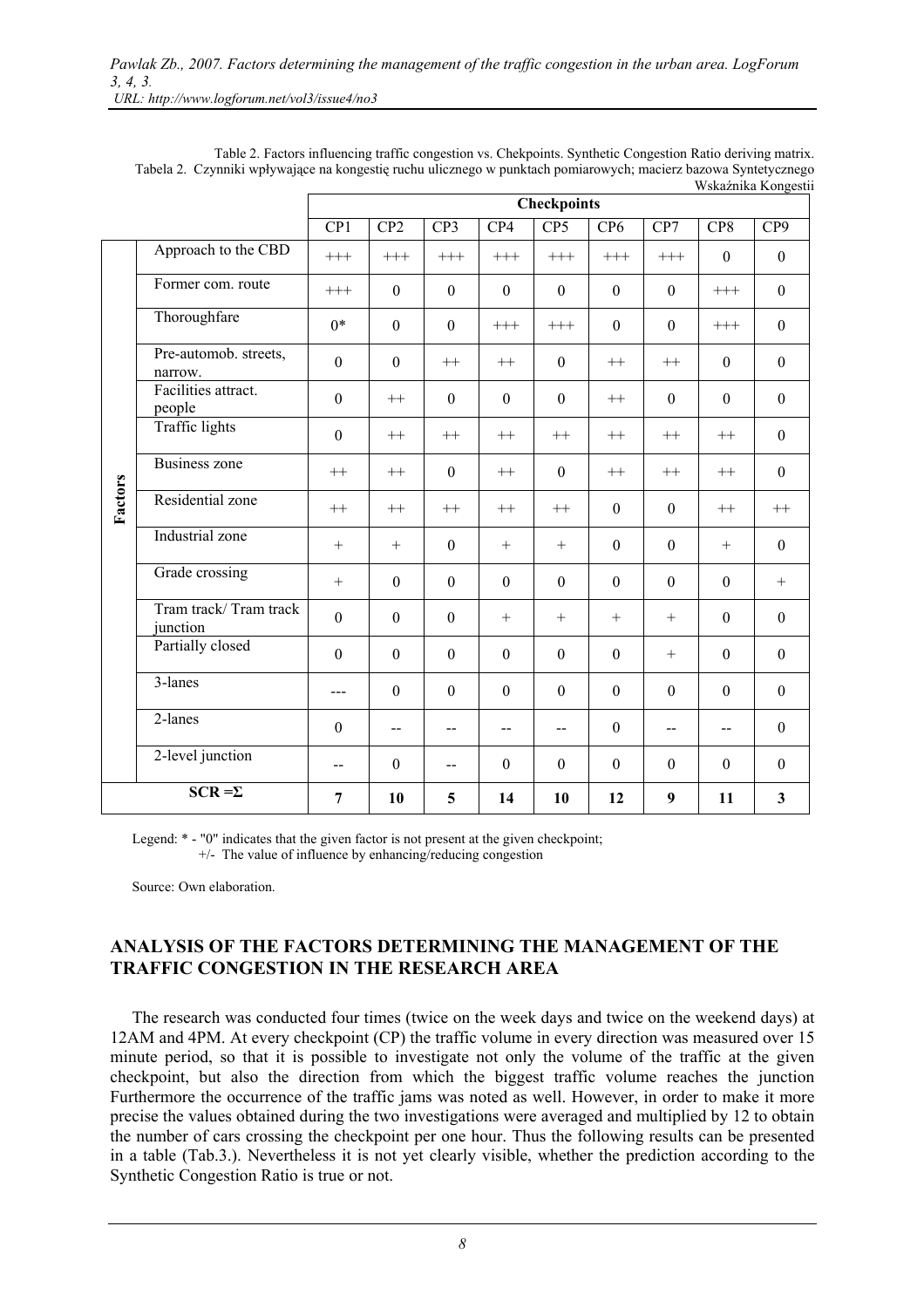*URL: http://www.logforum.net/vol3/issue4/no3* 

Table 3. Traffic volume at the checkpoints on week and weekend days [cars/h] and the Synthetic Congestion Ration (SCR) for the given checkpoints.

Tabela 3. Wolumen ruchu ulicznego w punktach pomiarowych w dni robocze i świąteczne [samochody/godz] oraz wartość Syntetycznego Wskaźnika Kongestii (SCR) w tych punktach.

|                 | Traffic volume [cars/hour] | <b>SCR</b>   |    |  |  |
|-----------------|----------------------------|--------------|----|--|--|
| Checkpoint      | Week days                  | Weekend days |    |  |  |
| CP <sub>1</sub> | 3984                       | 3120         | 7  |  |  |
| CP2             | 3288                       | 2688         | 10 |  |  |
| CP <sub>3</sub> | 3912                       | 3792         | 7  |  |  |
| CP4             | 5136                       | 3600         | 14 |  |  |
| CP <sub>5</sub> | 4032                       | 3000         | 10 |  |  |
| CP <sub>6</sub> | 2376                       | 1536         | 12 |  |  |
| CP7             | 2604                       | 2016         | 9  |  |  |
| CP <sub>8</sub> | 3780                       | 3060         | 11 |  |  |
| CP <sub>9</sub> | 408                        | 312          | 3  |  |  |

Source: Own elaboration.

Therefore to make it clearer the results are presented with the use of a diagram (Fig.5.). This diagram clearly presents to what extent it was possible to anticipate the traffic congestion using the Synthetic Congestion Ratio. In several checkpoints the SCR value perfectly fits the collected data of the traffic volume. Such a situation can be observed in case of Checkpoints 2, 4, 5, 7, 8, 9. On the other hand, in cases of the other Checkpoints the ratio either fits the collected data to a very limited extent (CP1) or does not fit at all (CP3 and CP6). On the other hand, in cases of the other Checkpoints the ratio either fits the collected data to a very limited extent (CP1) or does not fit at all (CP3 and CP6). The discrepancy might have occurred because of:

- − omitting some factors which could not be anticipated and therefore the SCR value may not be proper for the given CPs,
- − too short research i.e. the volume of the traffic would fit the SCR value providing that the research had been conducted over a longer time,
- − the occurrence of traffic problems (e.g. car accidents) that might have caused the jam leading to the sudden decrease in the traffic flows (the traffic volume decreased due to the people being unable to travel through the checkpoints which resulted in the lower traffic volume).

Because it is very hard to predict now what the factor might have been and to conduct once again the longer research, only the third possible cause of the discrepancy between the SCR and the traffic volume will be investigated further. In order to present clearly the traffic flows in the JUA, the flow line map can be used (Fig.6.). From the map several regularities can be observed:

a) The sections with the greatest traffic volumes are along either CBD approaches or thoroughfares. This may be a result of Commuters' movement from the outer residential areas and small towns located either West or North from research area which are not only the city's dormitories, but due to the lower cost of maintenance are very good locations for the branches of some Transnational Companies. As a result the movement between these branches and the city's residential areas will take place along the CBD approaches or thoroughfares.

b) The volume of the traffic is bigger in the outer sections than in the sections closer to the CBD. This may result from the fact that the sections outside the city are rather wide three- or two-lane roads constructed with respect to possible increase in traffic intensity, whereas the streets' layout closer to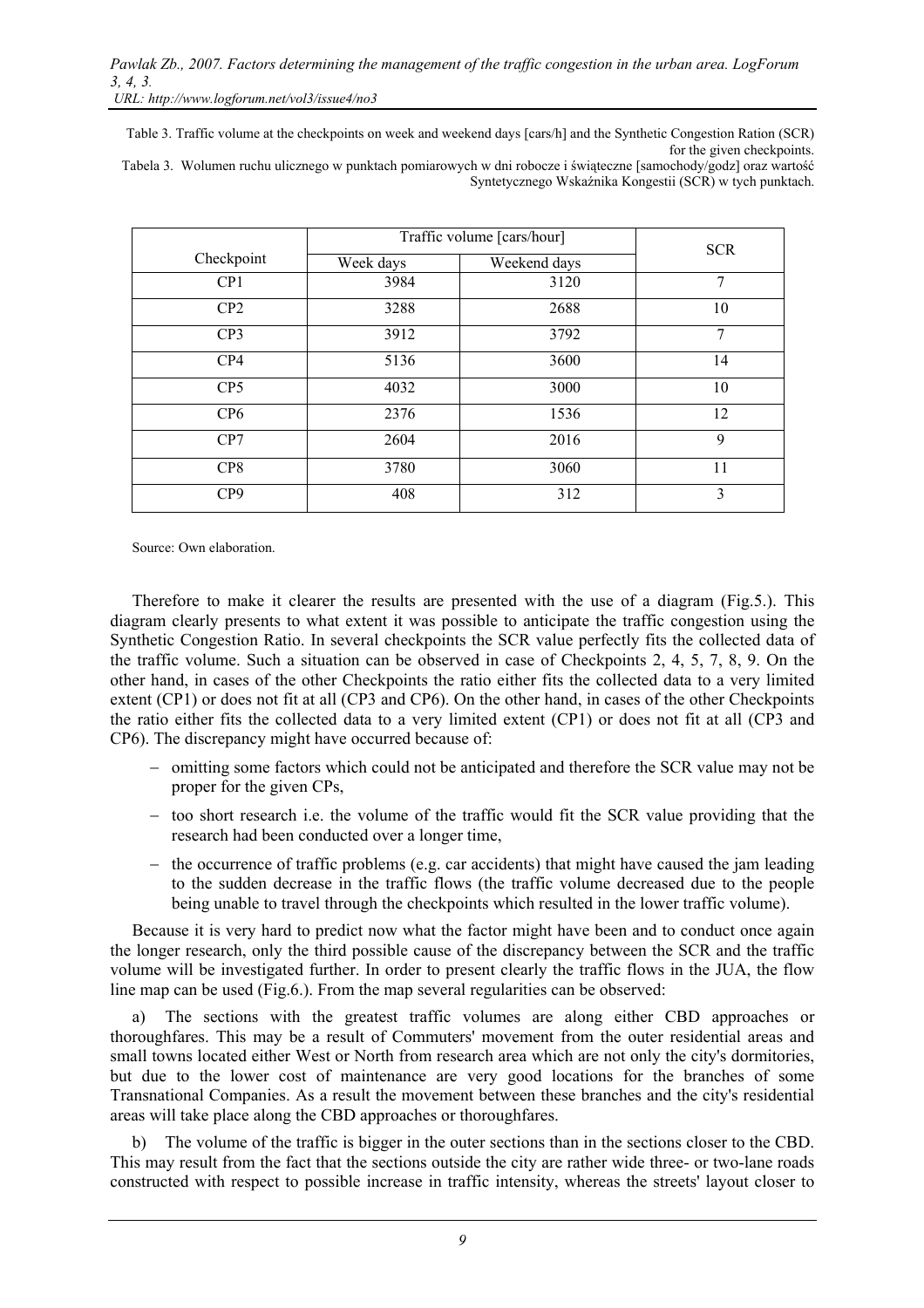*Pawlak Zb., 2007. Factors determining the management of the traffic congestion in the urban area. LogForum 3, 4, 3.* 

 *URL: http://www.logforum.net/vol3/issue4/no3* 

CBD originates from the pre-automobile epoch and therefore is rather denser and the streets are narrow. Hence the whole traffic volume from one wide expressway must be divided among the greater number of narrow streets.

c) Traffic jams are rather present along the CBD approaches and thoroughfares, which may be the result of the increased traffic volume. What is more their most frequent occurrence can be noticed near the checkpoints, where the discrepancy between the traffic volume and the Synthetic Congestion Ratio was observed, so near CP3 and CP6. This may be a result of overloading the traffic network in these areas.



Source: Own elaboration based on own research.

- Fig. 5. Traffic volume at the checkpoints on week and weekend days (cars/hour)and the Synthetic Congestion Ration values (SCR) for the given checkpoints
- Rys. 5. Wolumen ruchu ulicznego w punktach pomiarowych w dni robocze i świąteczne [samochody/godz] oraz wartość Syntetycznego Wskaźnika Kongestii (SCR) w tych punktach

The regularity observed near Checkpoints CP3 and CP6 can therefore explain to some extent the discrepancy between the Synthetic Congestion Ratio predictions and the actual traffic volume as a result of traffic jams. These jams caused a sudden slowing down of the flows and therefore the rapid decrease in number of cars per one hour could have been observed. Nevertheless, it must be stated that other factors might have also caused that the predicted factors' influence (determined using SCR) does not fit the collected data. However, still the situation at Checkpoint 1 is not clear, because the difference between the predicted and the actual congestion level exists and no traffic problems were observed there. It therefore might be a result of a factor(s) that had not been anticipated e.g. car crash.

 Last but not least regularity observed during the data collection was the difference between the traffic congestion intensity during week days and weekend days. According to the collected data the volume is generally lower, but the difference ranges from 3% (CP3) to even 30% (CP4). The general lower number of cars is probably a result of fact that majority of people either do not work on weekends or work less and therefore traveling with the car is limited rather to green areas or shopping centres located very often outside the city.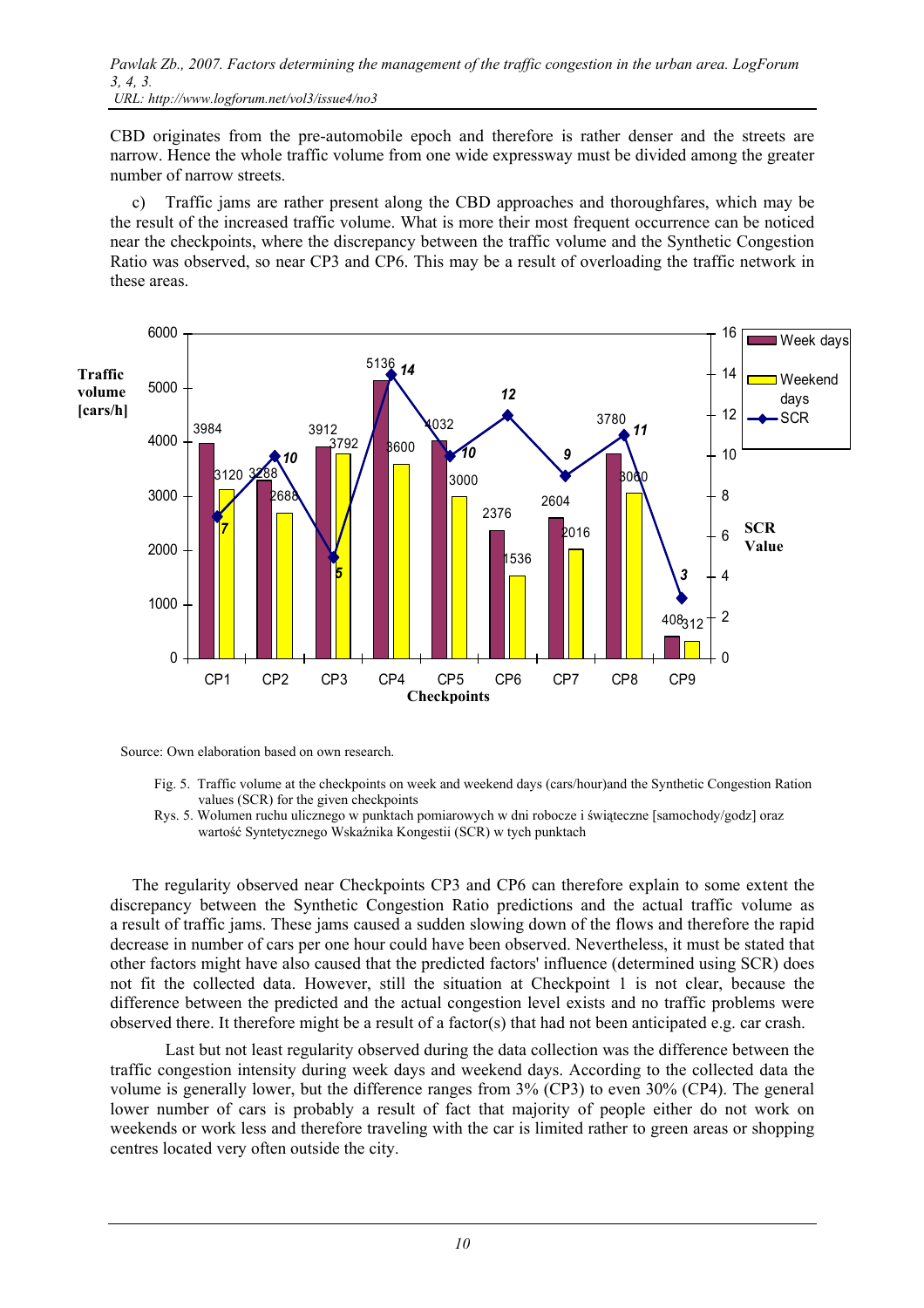



Source: Own elaboration

 Fig. 6. Traffic flows within the Poznań-JUA on the week days during rush hours. Rys. 6. Natężenie ruchu ulicznego w dni robocze w godzinach szczytu w obrębie Poznań-JUA

### **CONCLUSIONS**

During the conducted research several factors' influence on the traffic congestion intensity was investigated using self-invented Synthetic Congestion Ratio. It appears that the anticipated impact and its strength of the investigated factors was to a large extent successful (the SCR in many cases fitting the collected data values), nevertheless in some cases the discrepancies between the predictions and the reality could have been observed as well. These discrepancies proved, however, that the occurrence of traffic problems i.e. jams (which were predicted to exist as well, for example using the beta index - β) may disturb the whole traffic flows' pattern and in such a case it is very hard to predict the influence of particular factors. However, it is also possible that the list of possible factors was incomplete and there are more influential factors (for example in case of CP1 where there is no hypothetical solution of the discrepancy) that can be still a subject of the research.

In the scale of the whole network the hypothesis was verified by conducting the research, that the most influential factors determining the management of the traffic congestion in the urban area are: road's significance as a communication route, central business district (CBD) approach or thoroughfare and road type (expressway, two-lane, multi-level junctions), whereas the other factors' influence is significantly smaller (streets' layout, facilities attracting people, location within a functional zone).

Still it may be true that providing the research were carried out over a longer period of time at more checkpoints (i.e. large scale research) the results might be different and therefore the unsolved problems resulting from this investigation could be solved. However, the issues like finding the further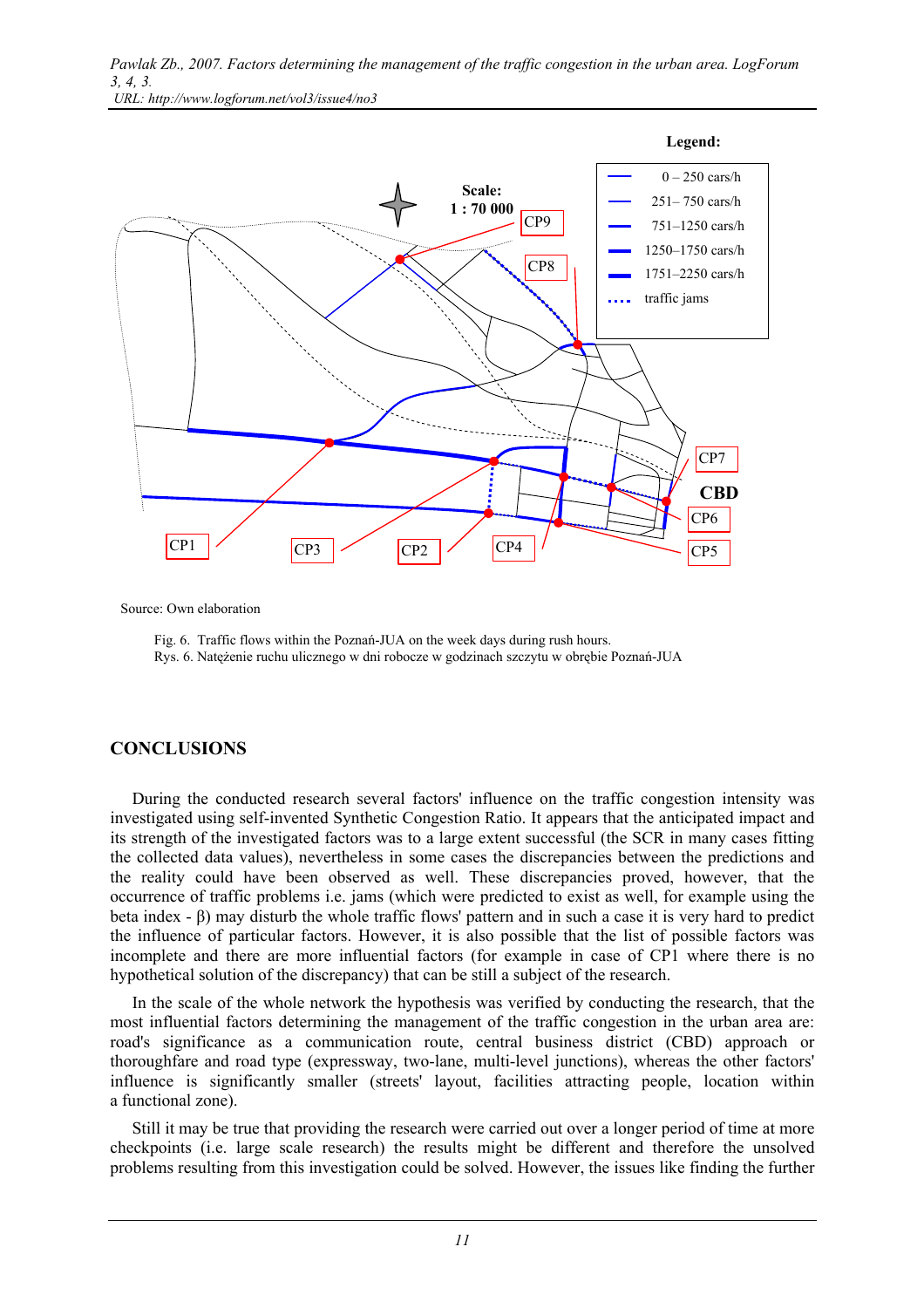factors influencing the intensity, traffic pattern changes or even traffic network modernization are problems for different investigation.

### **REFERENCES**

Bulletin of Public Information of Poznań City Hall, 2006, http://www.city.poznan.pl

Dighby B., Bermingham S., Butt G., 2004, The Human Environment, Heinemann Education Publishers, Oxford.

London Travel Report 2004, by Group Transport Planning and Policy, Transport for London, London.

Pawlak Z., 2006, Geografia ekonomiczna dla biznesu (Wyd. III), INTER-INFORM, Poznań.

Szymczak M., 2002, Logistyka miejska, w: Kompendium wiedzy o logistyce, PWN, Poznań.

UN - The World Urbanization Prospects: The 2005 Revision, Annex Tables, New York 2005.

Vickrey W., 1969, Congestion Theory and Transport, American Economic Review 1969.

Waugh D., 2000, Geography An Integrated Aproach, Nelson Thornes, Cheltenham.

# **CZYNNIKI DETERMINUJĄCE ZARZĄDZANIE KONGESTIĄ RUCHU ULICZNEGO W OBSZARZE ZURBANIZOWANYM**

**STRESZCZENIE**. Celem artykułu jest zbadanie czynników wpływających na zarządzanie kongestią ruchu ulicznego w obszarze zurbanizowanym. Zgodnie z zaprezentowanymi przewidywaniami teoretycznymi, czynniki takie jak: migracje (dojazdy do pracy), lokalizacja w obrębie danej strefy funkcjonalnej miasta, roboty drogowe, obecność obszarów użyteczności publicznej, układ sieci transportowej, suburbanizacja, znaczenie danego szlaku drogowego, rodzaj drogi, obecność i charakter skrzyżowań, przejazdy kolejowe, mosty oraz infrastruktura transportu publicznego w różnym stopniu wpływają na wzorzec kongestii ruchu ulicznego. Poziom wpływu danego czynnika w obszarze miejskim Poznania wyrażony został za pomocą wskaźnika własnego opracowania - Syntetycznego Współczynnika Kongestii (SCR). Dodatkowo zostało przewidziane, że natężenie ruchu ulicznego w dni robocze jest wyższe w porównaniu z weekendami. W celu zweryfikowania powyższych hipotez, zostało przeprowadzone badanie polegające na ustaleniu kilku punktów pomiarowych w pobliżu skrzyżowań charakteryzujących się obecnością wcześniej wspomnianych czynników. W tych miejscach zmierzono natężenie ruchu ulicznego, co umożliwiło dalsze analizy. Pozwoliło to na wyciągnięcie wniosków, że do najważniejszych czynników wpływających na zarządzanie kongestią ruchu ulicznego w obszarze zurbanizowanym należą: ranga danego szlaku ulicznego jako trasy komunikacyjnej, położenie na szlaku dojazdu do centrum biznesoewgo miasta (CBD) lub innego ważnego obszaru użyteczności poblicznej oraz rodzaj drogi (droga szybkiego ruchu, dwupasmowa, wielopoziomowe skrzyżowania). Z kolei wpływ innych czynników (układ ulic, obszary użyteczności publicznej, lokalizacja w obrębie danej strefy funkcjonalnej) jest znacznie mniejszy. Zaobserwowano również w jednym z punktów pomiarowych, pewną rozbieżność pomiędzy oczekiwanymi a uzyskanymi wynikami, co prawdopodobnie jest wynikiem oddziaływania dodatkowego, nieprzewidzianego czynnika np. wypadku drogowego.

**Słowa kluczowe:** zarządzanie, obszar zurbanizowany, kongestia ruchu ulicznego, syntetyczny wskaźnik kongestii.

# **EINFLUSSFAKTOREN FÜR DAS STAUVERHALTEN IN STADT-GEBIETEN**

**ZUSAMMENFASSUNG.** Ziel des Artikels ist die Ermittlung von Faktoren, die das Stauverhalten in Stadtgebieten beeinflussen. Aus der Literatur ist bekannt, dass Faktoren wie: Pendler, Standorte innerhalb von funktionellen Zonen, Straßenbau, Anwesenheit öffentlicher Einrichtungen, Verkehrsnetzwerk, Vorstädte, Bedeutung der Strecke, Straßentyp,